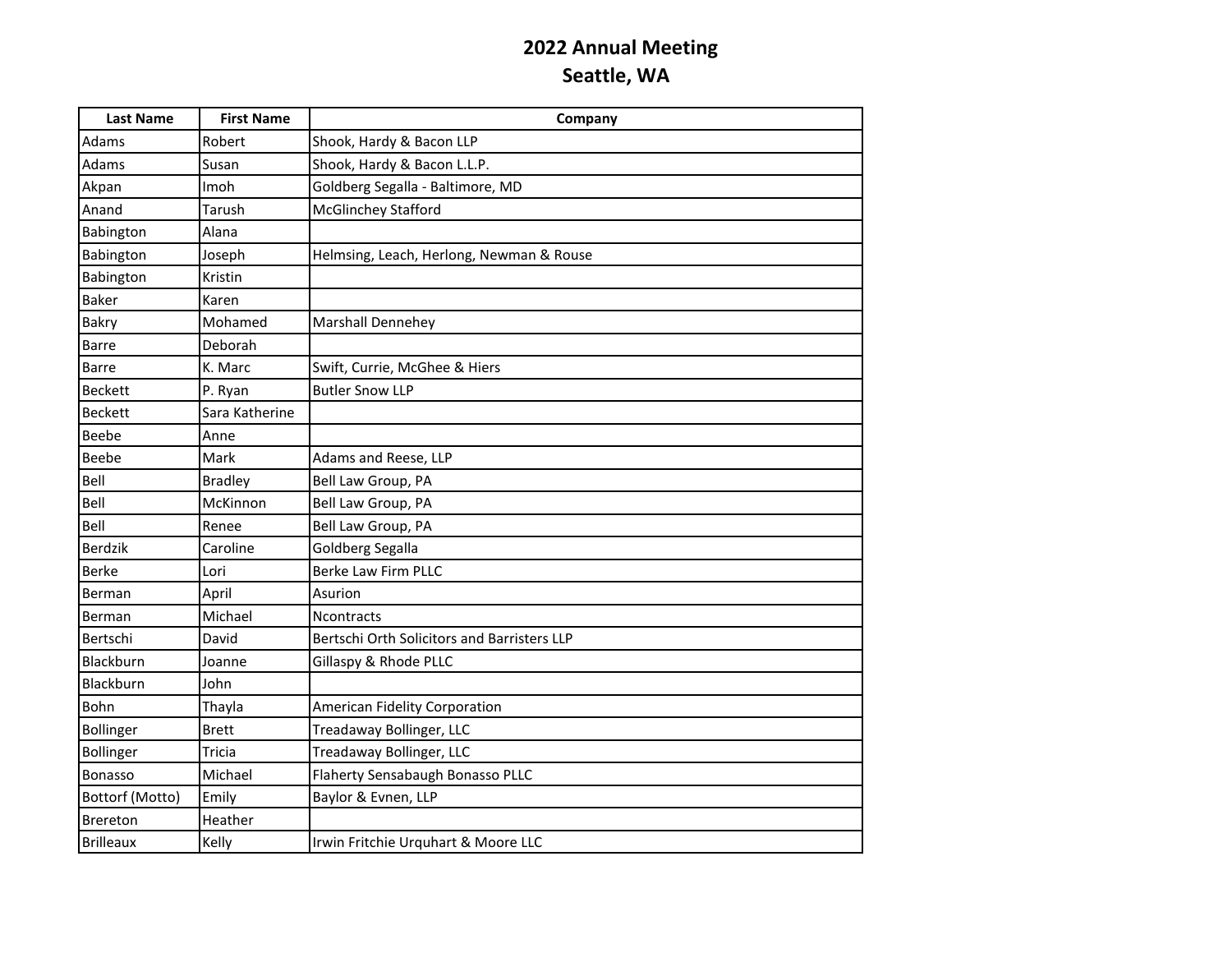| <b>Broman</b>  | Stacy    | Meagher & Geer PLLP                            |
|----------------|----------|------------------------------------------------|
| Broman         | Stacy    | Meagher & Geer PLLP                            |
| <b>Brusky</b>  | Lindsey  |                                                |
| <b>Brusky</b>  | Maxwell  | Gallagher Bassett Services, Inc.               |
| <b>Buck</b>    | Ted      | Frey Buck, P.S.                                |
| <b>Buhite</b>  | Patricia |                                                |
| <b>Buhite</b>  | Russell  | Ogletree, Deakins, Nash, Smoak & Stewart, P.C. |
| Burgener       | Joshua   | Dickinson Wright, PLLC                         |
| <b>Burrell</b> | Douglas  | Drew Eckl & Farnham, LLP                       |
| Cable          | Corinne  | Brotherhood Mutual Insurance Company           |
| Carr           | Gloria   | Dean, Ringers, Morgan and Lawton, P.A.         |
| Carroll Lebold | Susan    |                                                |
| Cheairs        | Melanie  | Lorance & Thompson                             |
| Christian      | Alison   | Liberty Mutual Insurance Co.                   |
| Christie       | Erin     | <b>FDCC</b>                                    |
| Christie       | Robert   | Christie Law Group, PLLC                       |
| Cialkowski     | Amanda   | Nilan Johnson Lewis PA                         |
| Ciano          | Amanda   |                                                |
| Ciano          | Frank    | Gerber Ciano Kelly Brady, LLP                  |
| Ciano          | Nicole   |                                                |
| Ciesielski     | Eric     | State Farm Insurance Mutual Automobile Co.     |
| Clancy         | James    | <b>Branscomb PC</b>                            |
| Clark          | Kathy    |                                                |
| Clark          | Ron      | <b>Bullivant Houser Bailey, PC</b>             |
| Clayton        | Crawford |                                                |
| Cohara         | Mara     | Lathrop GPM LLP                                |
| Cole           | Clark    | Armstrong Teasdale LLP                         |
| Cole           | Eileen   |                                                |
| Crawford       | William  | Foland, Wickens, Roper, Hofer & Crawford P.C.  |
| Crep           | Erik     | Wicker, Smith, O'Hara, McCoy & Ford, PA        |
| Currie         | Edward   | Currie Johnson & Myers, P.A.                   |
| Currie         | Sue      |                                                |
| DAversa        | Lorraine |                                                |
| Davis          | Adora    |                                                |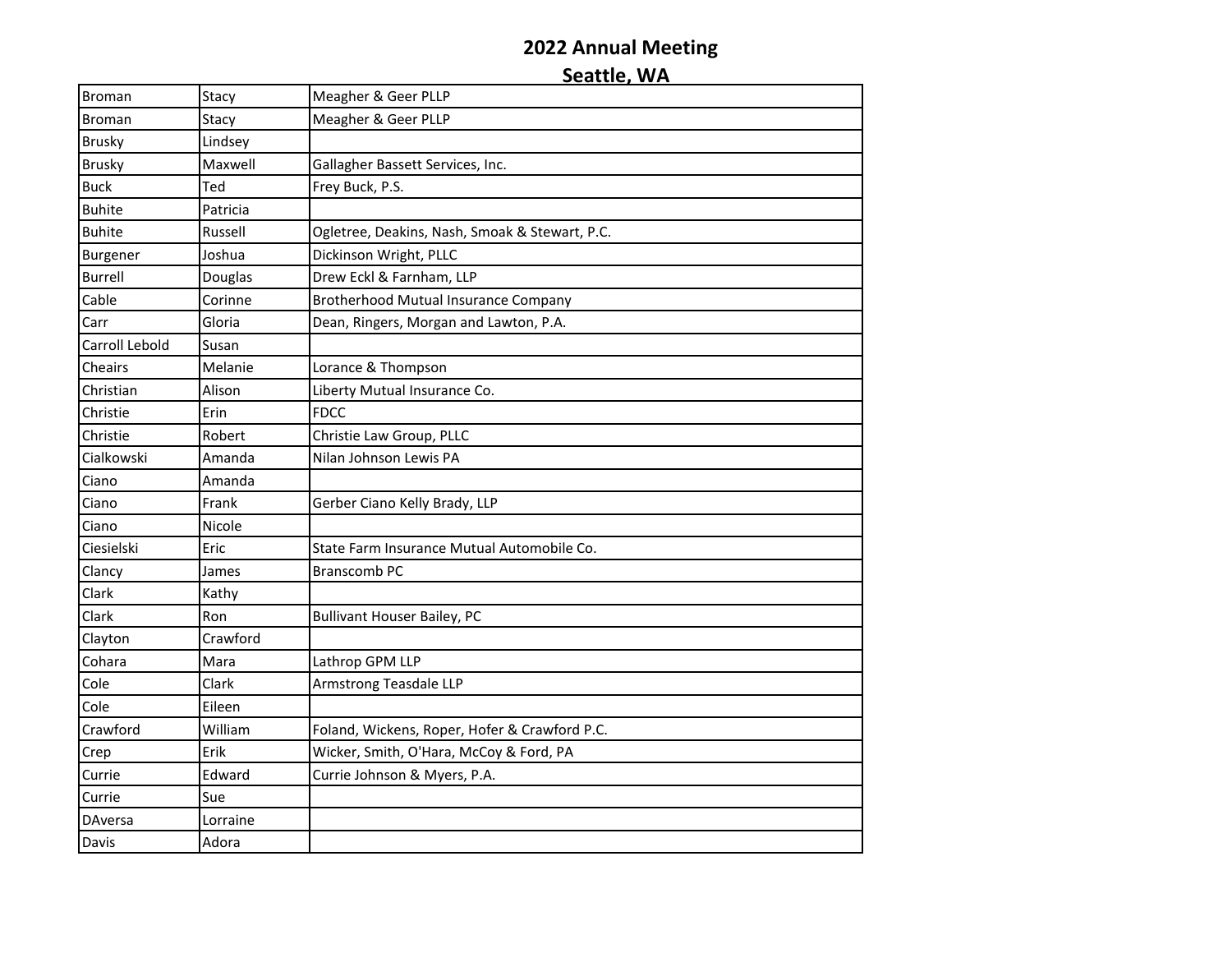| Davis          | Ashley          |                                       |
|----------------|-----------------|---------------------------------------|
| Davis          | D. Jay          | Clement Rivers, LLP - Charleston, SC  |
| <b>DAVIS</b>   | <b>ERNEST</b>   |                                       |
| Davis          | Evelyn          | Hawkins Parnell Thackston & Young LLP |
| <b>DAVIS</b>   | <b>FLETCHER</b> |                                       |
| Davis          | J. Christopher  | Johnson & Jones, P.C.                 |
| <b>DAVIS</b>   | MILLY           |                                       |
| Day            | Dessislava      | Greene & Roberts LLP                  |
| Dean           | Kresha          |                                       |
| Dean           | Marcus          | Swift, Currie, McGhee & Hiers         |
| <b>Dickens</b> | Scott           | <b>Fultz Maddox Dickens PLC</b>       |
| Diebol         | Julia           | Exponent                              |
| Downs          | Andrew          | <b>Bullivant Houser Bailey, PC</b>    |
| Driano         | Dominick        | Rosen's Diversified, Inc.             |
| driano         | nancy           |                                       |
| <b>Dukes</b>   | Reagan          |                                       |
| <b>Dukes</b>   | Richard         | Turner Padget Graham & Laney          |
| Erlandson      | Leigh           |                                       |
| Erlandson      | Robert          | Erlandson, Vernon & Daney, LLC        |
| Falasco        | Joseph          | Quattlebaum, Grooms & Tull PLLL       |
| Falasco        | Sarah           |                                       |
| Farrar         | Lee             |                                       |
| Farrar         | Steven          |                                       |
| Faust          | Anna            |                                       |
| Faust          | John            |                                       |
| Faust          | Laura           | Roetzel & Andress                     |
| Feldman        | Stephen         | Robinson Bradshaw                     |
| Ferris         | Megan           | MacMillan Scholz & Marks              |
| Ferris         | Megan           | MacMillan Scholz & Marks              |
| Ferris         | Ryan            |                                       |
| Fitzpatrick    | Elizabeth       | <b>Island Companies</b>               |
| Foggan         | Laura           | Crowell & Moring LLP                  |
| Frazier        | <b>Braden</b>   |                                       |
| Frazier        | Charles         | Alexander Dubose & Jefferson, LLP     |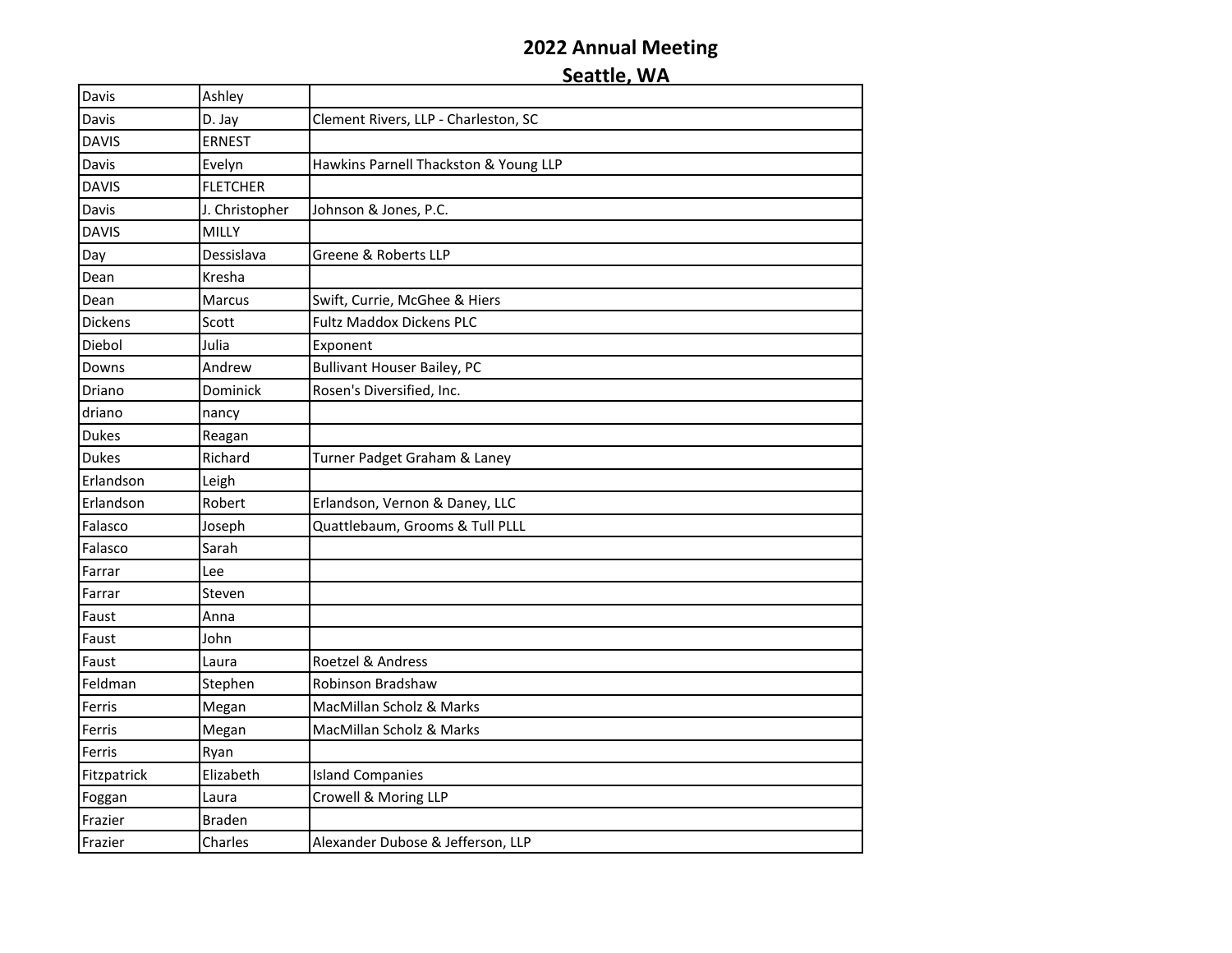| <b>FRAZIER</b> | <b>CHARLOTTE</b> |                                           |
|----------------|------------------|-------------------------------------------|
| Frazier        | Kathleen         | Shook Hardy & Bacon, LLP                  |
| Frazier        | Madeleine        |                                           |
| Frazier        | Steve            |                                           |
| Friedman       | Leah             |                                           |
| Gable          | Richard          | Butler Weihmuller Katz Craig LLP          |
| Gable          | Sara             |                                           |
| Gallivan       | Carol Anne       |                                           |
| Gallivan       | Carol Anne       |                                           |
| Gallivan       | Henry            | Gallivan, White & Boyd, PA                |
| Gallivan       | Henry            | Gallivan, White & Boyd, PA                |
| Garofalo       | Mel              | Hedrick Gardner Kincheloe & Garofalo, LLP |
| Garofalo       | Nancy            |                                           |
| Garrett        | Sean             | YLAW, P.C.                                |
| Gassler        | Frank            | Banker Lopez Gassler P.A.                 |
| Gassler        | Pamela           |                                           |
| Gausnell       | Seth             | Gausnell, O'Keefe & Thomas, LLC           |
| Gausnell       | Susan            |                                           |
| Geier Pratt    | Christie         |                                           |
| Gentry         | Aaron            | JTEKT North America Corporation           |
| Glascott       | Michael          | Goldberg Segalla, LLP                     |
| Glascott       | Patricia         |                                           |
| Goral          | Kiera            | Swiss Re America Holding Corporation      |
| Greene         | Christopher      | Canal Insurance Company                   |
| Greer          | Delia            |                                           |
| Greer          | Marcy            | Alexander Dubose & Jefferson, LLP         |
| Griffin        | Sean             | Dykema Gossett PLLC                       |
| Hartzell       | А.               | Freeman Mathis & Gary LLP                 |
| Harwell        | Holly            |                                           |
| Harwell        | Marc             | Harwell & Hurst PLLC                      |
| Hodge          | Kay              | Stoneman, Chandler & Miller LLP           |
| Hodge          | Philip           |                                           |
| Holden         | Helen            | Spencer Fane LLP                          |
| Holden         | Jerry            |                                           |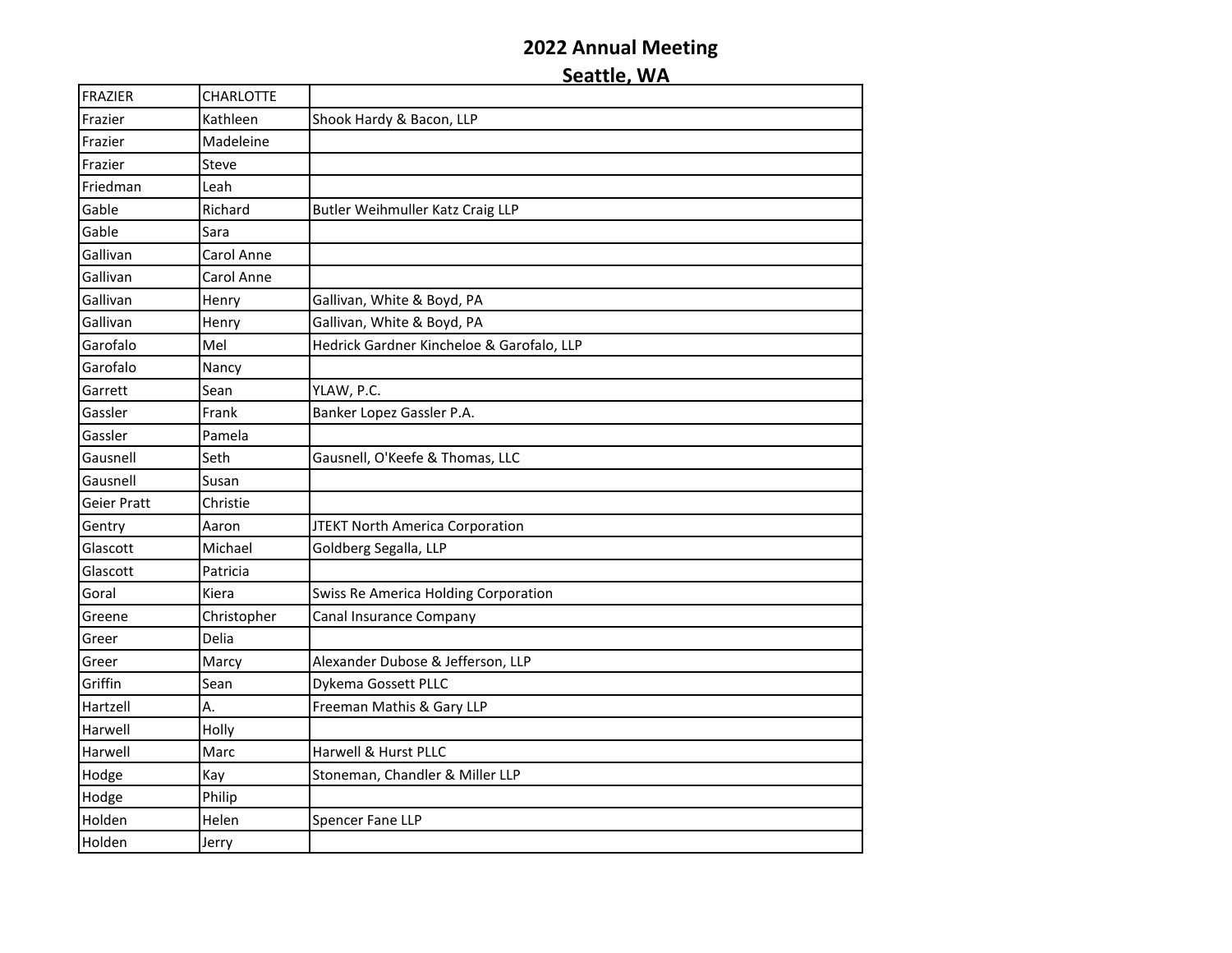| Holden         | Laura     |                                          |
|----------------|-----------|------------------------------------------|
| Holden         | Steven    | Holden & Carr                            |
| Hood           | James     | Hood Law Firm, LLC                       |
| Hood           | Katy      |                                          |
| Hurt           | Rachel    | Arnett, Draper & Hagood                  |
| Jackson        | Kim       | Bovis, Kyle, Burch & Medlin, LLC         |
| Jackson        | LaShawnda | Rumberger, Kirk & Caldwell               |
| Jackson        | Travis    | Lanier Ford Shaver & Payne P.C.          |
| Jackson        | Zoe       |                                          |
| Janowicz       | Tiffaney  | Rust Consulting, Inc.                    |
| Johnsen        | Gary      |                                          |
| Johnsen        | Jennifer  | Gallivan, White & Boyd, PA               |
| Johnsen        | Ryan      | Gallivan White Boyd PA                   |
| Jones          | Jamie     | Friday Eldredge and Clark, LLP           |
| Jordan         | lvy       |                                          |
| Jordan         | Lisa      |                                          |
| Jordan         | Lydia     |                                          |
| Jordan         | Nathaniel | Yoder, Ainlay, Ulmer & Buckingham, LLP   |
| Jordan         | Violet    |                                          |
| Kaplan         | Edward    | Sulloway & Hollis PLLC                   |
| Kaplan         | Madelon   |                                          |
| Katz           | Deidre    | WFBM, LLP dba Walsworth                  |
| Kelsey         | Heather   |                                          |
| Kelsey         | Robert    | <b>Federal Express Corporation</b>       |
| Kerwin         | Sheila    | Nilan Johnson Lewis PA                   |
| Khachatourians | Chris     | Betts Patterson & Mines P.S.             |
| Khachatourians | Natasha   | <b>Betts Patterson Mines</b>             |
| Kiernan        | Michael   | Traub Lieberman Straus & Shrewsberry LLP |
| Knight         | Linda     | Spencer Fane LLP - Denver, CO            |
| Kohane         | Dan       | Hurwitz & Fine, PC                       |
| Kreamer        | J. Scott  | Baker, Sterchi, Cowden & Rice, LLC       |
| Kreamer        | Susan     |                                          |
| Latta          | Forrest   | Burr & Forman LLP                        |
| Latta          | Forrest   | Burr & Forman LLP                        |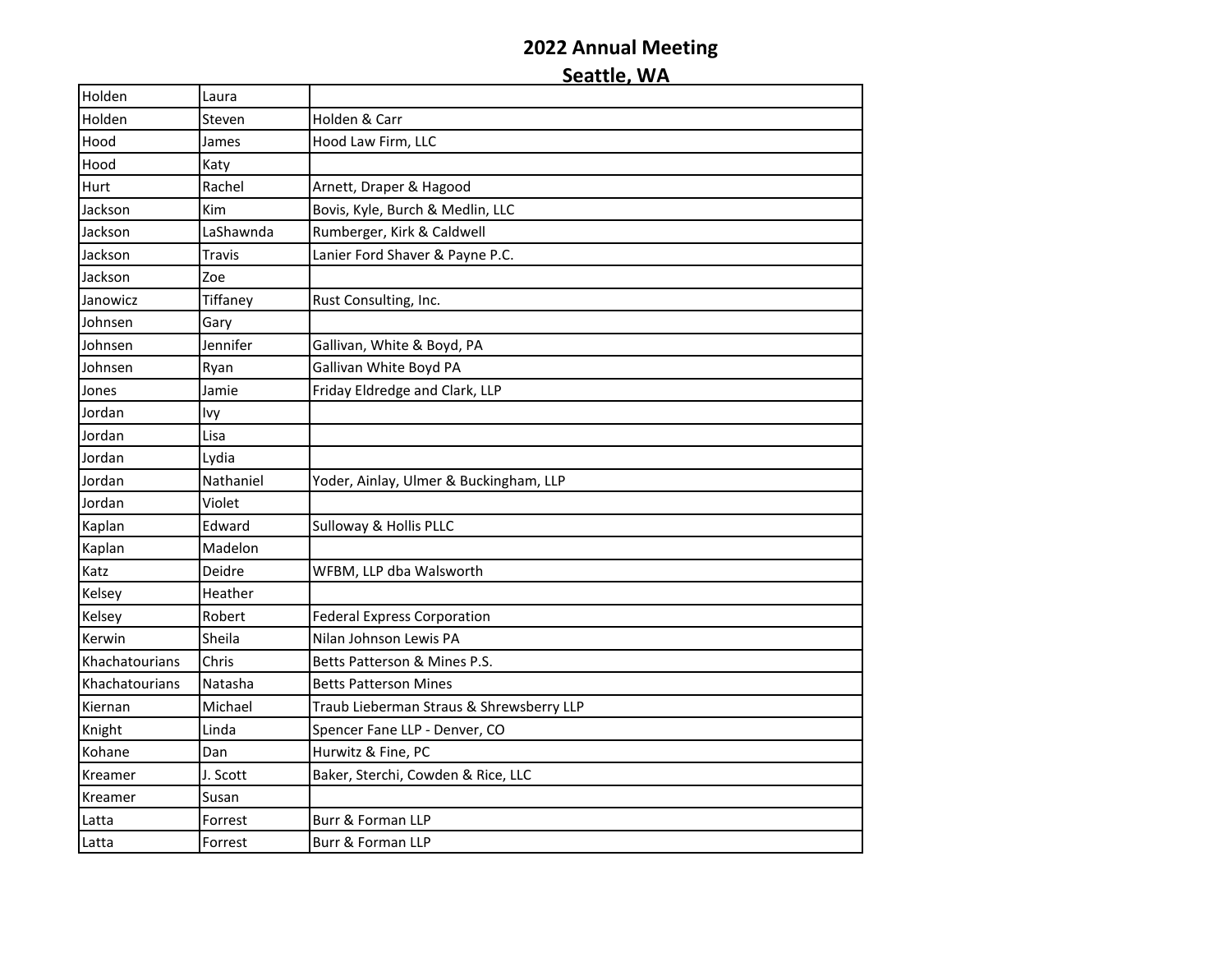| Latta          | Kathy         |                                                |
|----------------|---------------|------------------------------------------------|
| Lauricella     | Sophia        | <b>IHerb</b>                                   |
| Lebold         | John          | Sherwin-Williams Company                       |
| Lee            | Christopher   |                                                |
| Lewis          | Erica         |                                                |
| Lewis          | James         | <b>Butler Snow LLP</b>                         |
| Lindemann      | Rebecca       | Richmond & Quinn                               |
| Longfellow     | <b>Brad</b>   | Netrality                                      |
| Lorell         | Elizabeth     |                                                |
| Lorell         | Jeff          | Saiber LLC                                     |
| Lucey          | Jenny         |                                                |
| Lucey          | Michael       | Gordon & Rees LLP                              |
| Lynch          | Jane          | Green & Green, Lawyers                         |
| Magratten      | <b>Brooks</b> | Pierce Atwood LLP                              |
| Malloy         | Mark          | Meissner Tierney Fisher & Nichols S.C.         |
| Marinez        | Enrique       | Ropers Majeski                                 |
| Marinez        | Jennifer      |                                                |
| Marks-Dias     | <b>Blake</b>  | Corr Cronin, LLP                               |
| <b>Masters</b> | Shelly        | <b>Cokinos Young</b>                           |
| May Bolin      | Christina     | Christian & Small, LLP                         |
| McCune         | Daniel        | Childs McCune LLC                              |
| McGhee         | John          | Kay Casto & Chaney PLLC                        |
| McGhee         | Kelly         |                                                |
| McKenzie       | <b>Bette</b>  | Exponent                                       |
| McMurtry       | Sarannah      | Acceptance Insruance                           |
| Miller         | Jeffrey       | Phillips 66 Company                            |
| Miller         | Sara          |                                                |
| Miller         | Thomas        | Christie Law Group, PLLC                       |
| Moore          | Erin          | Green and Green, Lawyers                       |
| Moore          | Robert        | Southwest Industrial Rigging/2RM - Phoenix, AZ |
| Moore          | Timothy       | Corium, Inc.                                   |
| Moss           | Alycen        | Cozen O'Connor                                 |
| Murad          | John          | Hancock Estabrook, LLP                         |
| <b>Myles</b>   | Donald        | Jones, Skelton & Hochuli                       |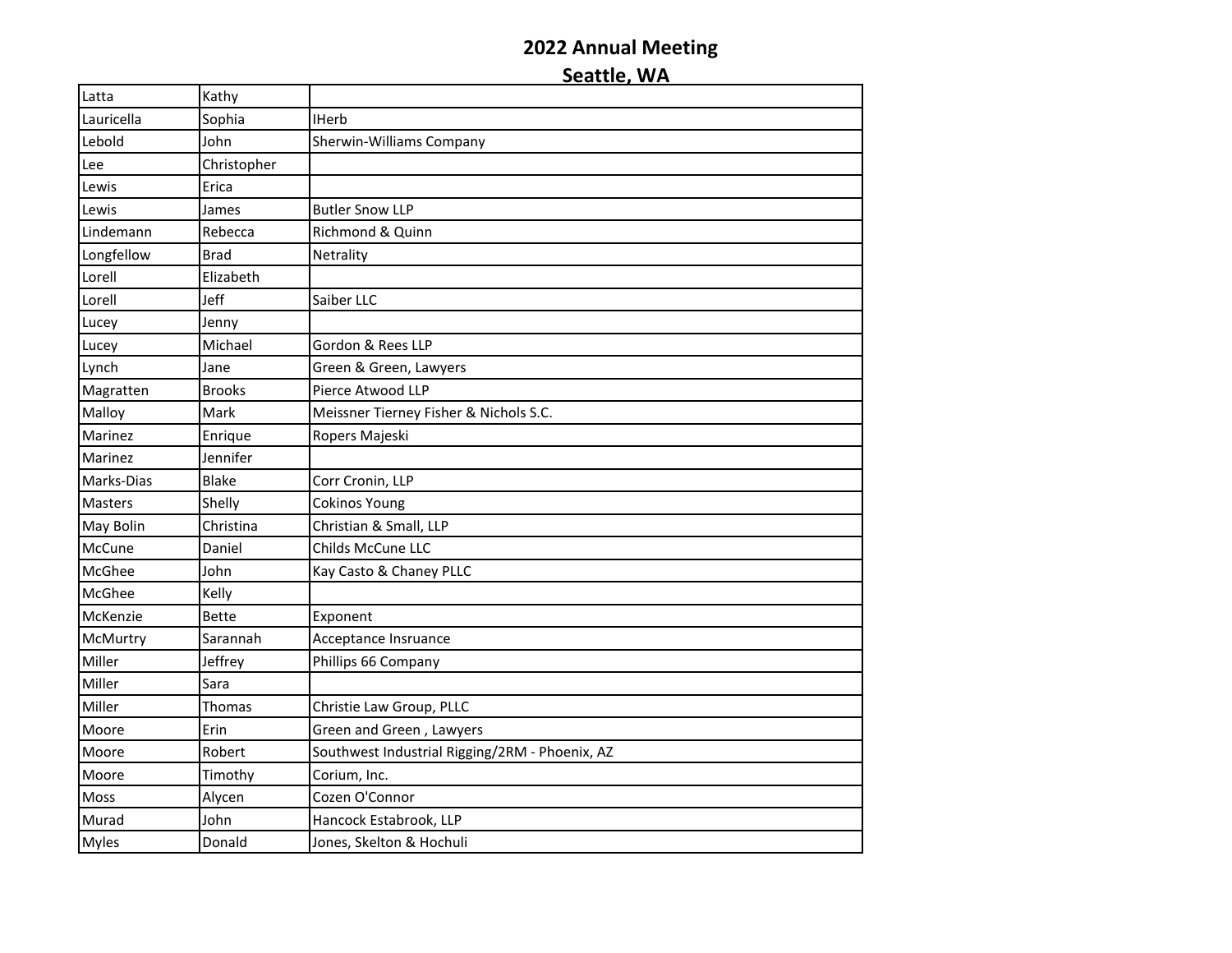| <b>Myles</b>  | Doreen      |                                          |
|---------------|-------------|------------------------------------------|
| <b>Naples</b> | Christine   |                                          |
| Neil          | Jan         |                                          |
| Neil          | Michael     | Neil Dymott                              |
| Nelson        | Anna        | Morgan, Minnock, Rice & Miner, L.C.      |
| Nicholas      | David       |                                          |
| Niemeyer      | Michael     | Hand Arendall Harrison Sale LLC          |
| Niemeyer      | Staci       |                                          |
| O'Connor      | Michael     | <b>SRP</b>                               |
| Olson         | Lana        | Lightfoot, Franklin & White, LLC         |
| Ortiz         | Sherry      | <b>USAIG</b>                             |
| Page          | Christopher | Young Moore and Henderson                |
| Page          | Todd        | Stoll Keenon Ogden                       |
| Palmer        | J. Crisman  | Gunderson, Palmer, Nelson & Ashmore, LLP |
| Palmer        | Peggy       |                                          |
| Parker        | Grace       |                                          |
| Parker        | Michael     |                                          |
| Pasarow       | Sileni      |                                          |
| Pasarow       | Stephen     | Knapp, Petersen & Clarke                 |
| Pavloff       | Andrew      |                                          |
| Pavloff       | Sherri      | Stonberg Moran, LLP                      |
| Pepe          | <b>Brad</b> |                                          |
| Pepe          | Micalann    | Jaburg Wilk                              |
| Peterson      | Pier        |                                          |
| Peterson      | Zachary     | Goebel Anderson, P.C.                    |
| Pratt         | Timothy     |                                          |
| Ramos         | Ana         |                                          |
| Ramos         | Carolyn     | YLAW, P.C.                               |
| Ramos         | Francisco   | Clarke Silverglate, P.A.                 |
| Riegner       | Eric        | Frost Brown Todd LLC                     |
| Riegner       | Nicole      | Frost Brown Todd LLC - Indianapolis, IN  |
| Roberts       | Debra       |                                          |
| Roberts       | Todd        | Ropers, Majeski, Kohn Bentley            |
| Rodd          | Christopher | Insurance Law                            |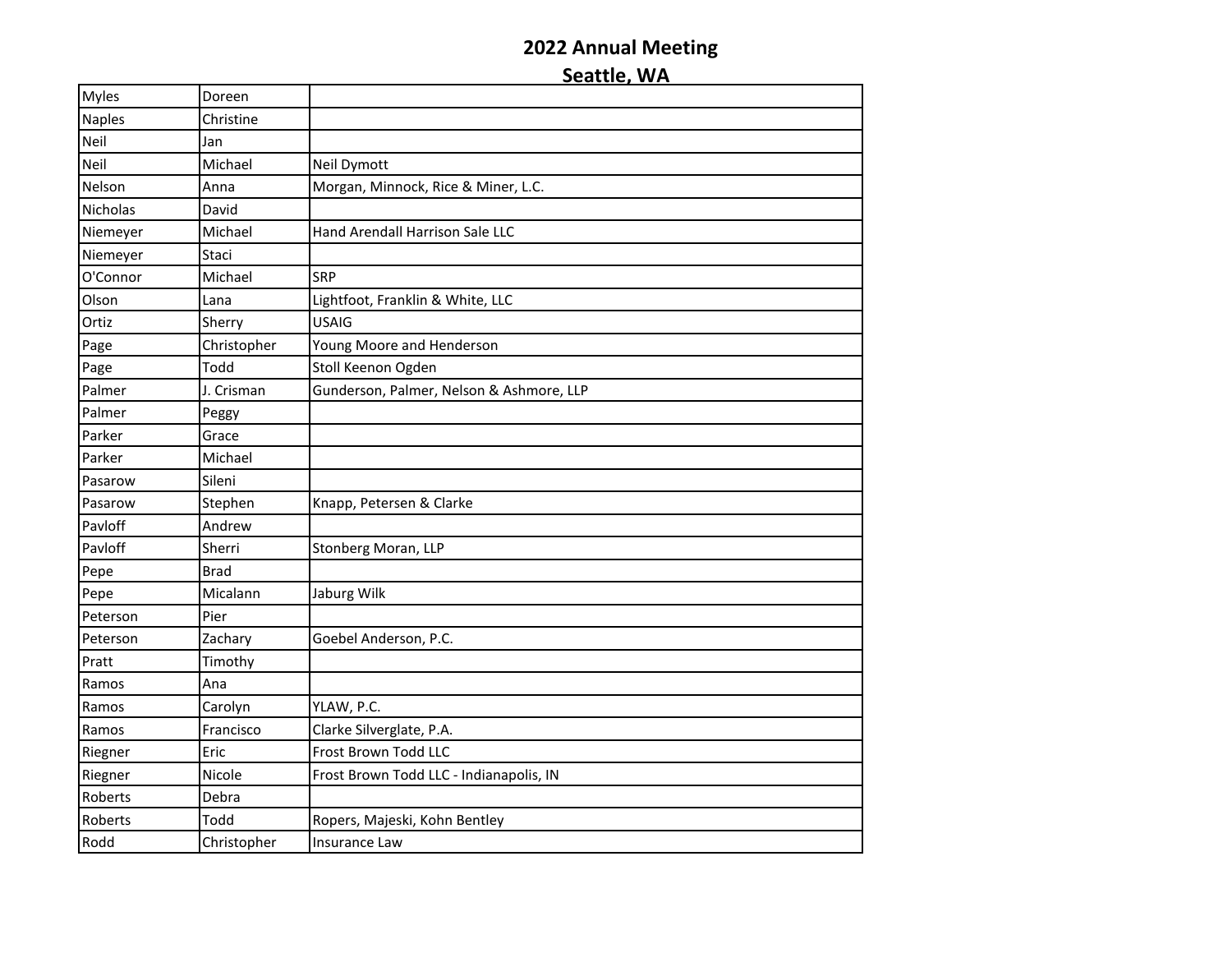Rodriguez Arlene Ross Robert Midkiff, Muncie & Ross, P.C. Rutens **Andrew** Galloway, Wettermark, & Rutens, LLP Rutens Dee Ann Rutkin Alan Rivkin Radler, LLP Sanchez-Bakry Jessica Sarber **L. Johnson** Carr Allison Sauvageau Bob Sbarra Emilia Sbarra **Henry** Sbarra Jennifer Sbarra Luke Hedrick Gardner Kincheloe & Garofalo LLP Scanlan Kevin Scanlan Griffiths Aldridge & Nickels PLLC Scheibling Cara Avalon Health Economics Schmidt Kim Rust Consulting, Inc. Schneider John Avalon Health Economics Schroder Martiele Schroder Michael Swift, Currie, McGhee & Hiers Schumacher Mary Schumacher | Paul | Dickie, McCamey & Chilcote, P.C. Scott Lee Scott W. Michael CrownQuest Operating, LLC Sexton Jackie Foland, Wickens, Roper, Hofer & Crawford, P.C. Siahatgar Bijan Clark Hill PLC Silverglate Katherine Silverglate Spencer Clarke Silverglate, P.A. Sinor **Drew** Hand Arendall, LLC Sinor Lindsay Smith **Larry** Rumberger Kirk & Caldwell Smith Vicki Bodyfelt Mount, LLP Steinmetz Christian Gannam, Gnann & Steinmetz, LLC Steinmetz | Georgia | Gannam, Gnann & Steinmetz, LLC Stofko Christopher Dickie, McCamey & Chilcote Stofko Elijah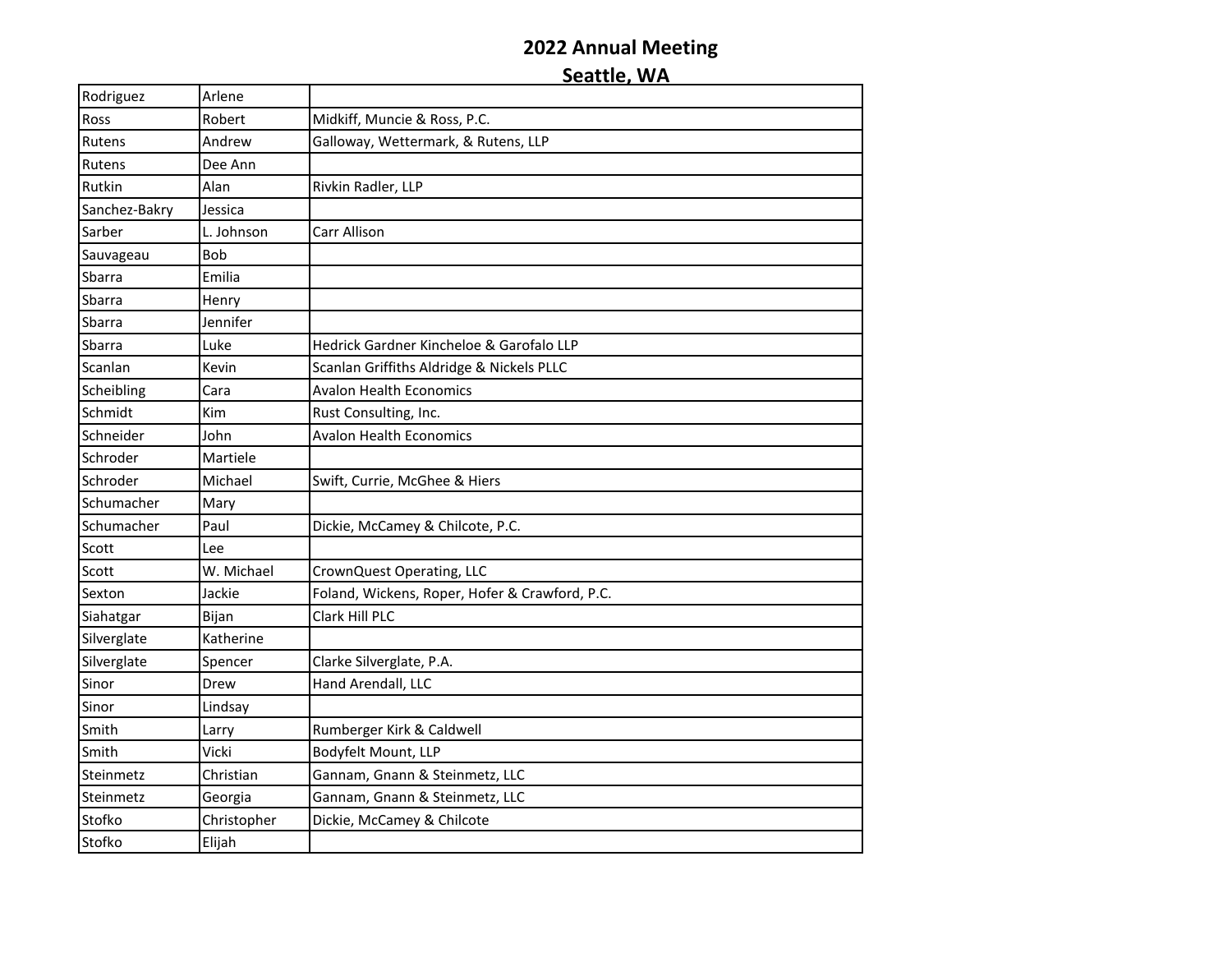| Stofko         | Elisabeth     |                                                                            |
|----------------|---------------|----------------------------------------------------------------------------|
| Stofko         | Jonah         |                                                                            |
| Stofko         | Lesley        |                                                                            |
| Sullivan       | Kelsie        | Richards & Connor                                                          |
| Sumner         | Robert        | <b>Butler Snow LLP</b>                                                     |
| Sweeney        | Patrick       | Sweeney & Sheehan, P.C.                                                    |
| Taylor         | Scott         | Rosenbaum & Taylor, P.C.                                                   |
| Thomas         | Jennifer      | Rumberger Kirk Caldwell                                                    |
| Tiffany        | Alex          |                                                                            |
| Torres         | Amanda        | Branscomb Law                                                              |
| Trimble        | Ann           |                                                                            |
| Trimble        | John          | Lewis Wagner, LLP                                                          |
| Trivett        | Ann           | Christie Law Group, PLLC                                                   |
| Trivett        | Patrick       |                                                                            |
| Turner         | Kile          | Norman Wood Kendrick & Turner                                              |
| Turner         | Lexi          | Norman Wood Kendrick & Turner                                              |
| Turner         | Sara          | Norman Wood Kendrick & Turner                                              |
| Uhles          | Graciela      | Royston Rayzor                                                             |
| Uhles          | Keith         | Royston, Rayzor, Vickery & Williams, L.L.P.                                |
| Varner         | Debra         | Varner & Van Volkenburg, PLLC                                              |
| Varner         | James         | Varner & Van Volkenburg, PLLC                                              |
| <b>Vickers</b> | Heath         | Carr Allison                                                               |
| <b>Vickers</b> | Jessica       |                                                                            |
| Wallrichs      | <b>Brenda</b> | Lederer Weston Craig PLC                                                   |
| Wallrichs      | Dave          |                                                                            |
| Walsh          | Michael       | Parsons McEntire McCleary PLLC                                             |
| Ward           | Margaret      | Downs-Ward-Bender-Hauptmann & Herzog, P.A.                                 |
| Wilkerson      | John          | Turner, Padget, Graham & Laney, PA                                         |
| Wilkerson      | Sharon        |                                                                            |
| Wilkins        | Jimmy         | Watkins & Eager PLLC                                                       |
| Wilson         | Donald        | Broening Oberg Woods & Wilson, P.C.                                        |
| Wojciechowski  | Jennifer      | Alliant Insurance Services / Community Association Underwriters of America |
| Woodard        | Carolyn       |                                                                            |
| Woodard        | John          | Coffey, Senger & Woodard, PLLC                                             |